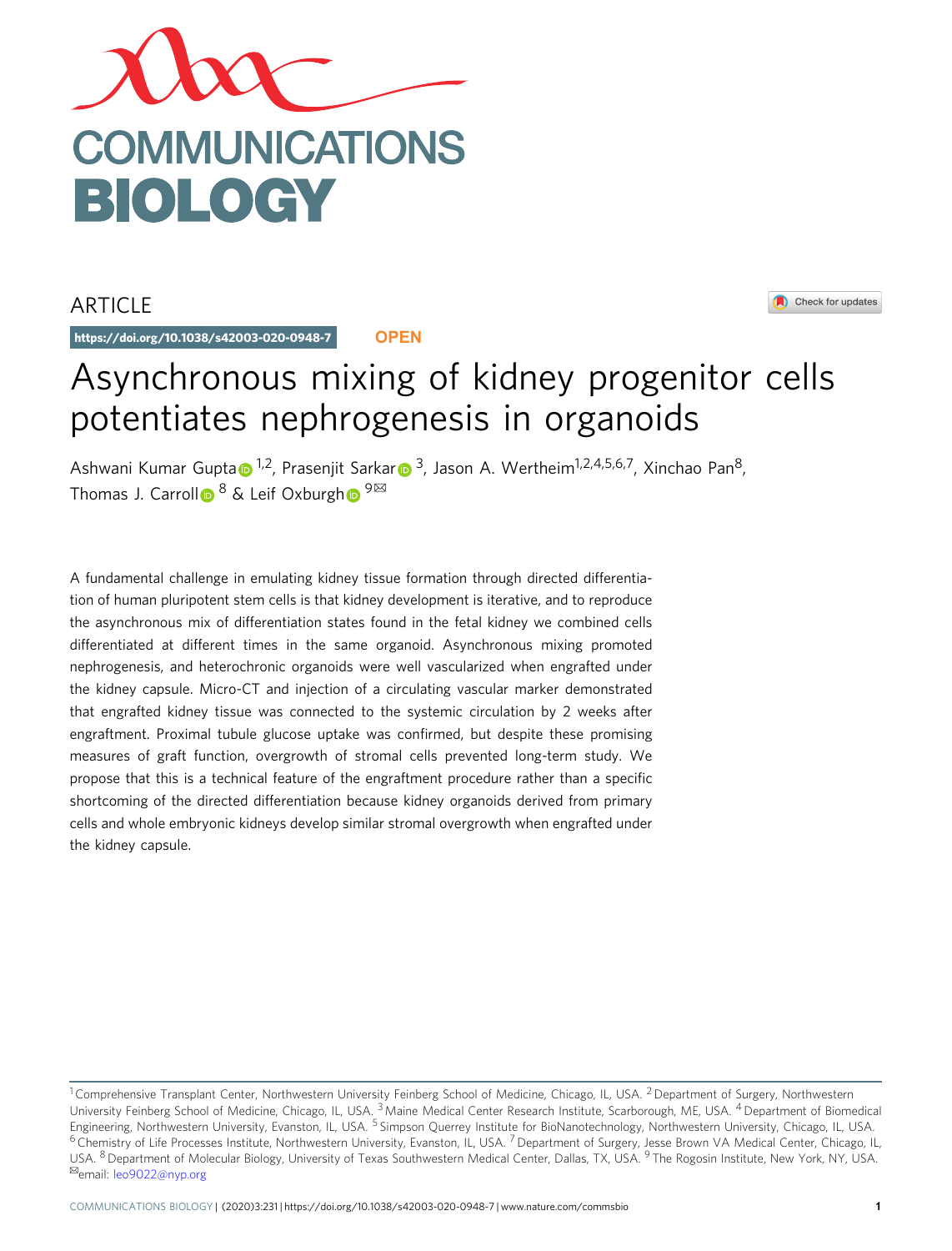<span id="page-1-0"></span>K idney injury is a common consequence of several prevalent conditions such as type 2 diabetes, cardiovascular disease, and systemic lupus erythematosus. In addition, drug toxicity, ischemia, and genetic mutations cause primary kidney injury. It is estimated that  $\sim$ 15% of adults have reduced kidney function [\(https://www.usrds.org\)](https://www.usrds.org), and these individuals are predisposed to end stage kidney disease, in which function is impaired to the point that basic physiological processes cannot be maintained. For these  $\approx$ 750,000 patients in the USA [\(https://](https://www.usrds.org) [www.usrds.org\)](https://www.usrds.org), dialysis is generally the first step, but the small molecule filtration and volume adjustment accomplished in routine dialysis does not compensate for all of the functions of the kidney tissue that have been lost. This is one important explanation for the discrepancy in survival between dialysis and kidney transplantation<sup>[1](#page-9-0)</sup>, although contributing factors are multifactorial. Currently, over 100,000 patients are waiting for a kidney transplant in the USA [\(https://optn.transplant.hrsa.gov](https://optn.transplant.hrsa.gov)) and based on statistics from 2018, it is anticipated that  $\sim$ 20% will receive an organ this year. Each day 13 people die waiting for a kidney transplant and there is a pressing need to seek new strategies to increase the availability of tissue.

Although we have known since the 1950s that mammalian kidneys can be cultured in vitro<sup>[2](#page-9-0)</sup>, attempts to grow transplantable tissue from primary cells and embryonic organs have met with limited success. Recent years have seen rapid advances in regenerative medicine following the discovery that adult somatic cells can be programmed back to induced pluripotent stem cells (iPSCs) from which their differentiation can be directed along any organ lineage. Theoretically, this provides two major advantages. First, it may be possible to recreate the complex interaction of cell types required for organ formation because multiple cell types can be differentiated simultaneously through directed differentiation. Second, tissues derived from iPSCs are autologous with the individual from which the iPSCs were reprogrammed, which should ensure minimal transplant rejection.

Procedures for the directed differentiation of human plur-ipotent stem cells (PSCs) to kidney cells have been developed<sup>[3](#page-9-0)-[5](#page-9-0)</sup>, and in these procedures, PSCs are first differentiated to kidney progenitor cells, then triggered to epithelialize using a pulse of the GSK3 inhibitor CHIR, which is thought to mimic the natural epithelialization stimulus Wnt9b. This single epithelialization pulse differs from the process of differentiation in the developing kidney, where cells at numerous stages of differentiation coexist within the organ. Recent work has argued for a model in which the nephron forms through association of differentiating epithelial cells with cells that derive from the progenitor population,

suggesting a requirement for asynchronous cell populations for tissue formation<sup>[6](#page-9-0)</sup>.

We show that emulating this process in vitro through mixing of cells at distinct stages of differentiation promotes nephrogenesis, and we provide lineage-marking data proving that proximal and distal nephron components preferentially derive from different cell populations. When engrafted under the kidney capsule these heterochronic organoids are vascularized and display essential features of kidney tissue. However, overgrowth of stromal cells is an obstacle that prevents long-term study of these grafts, and we propose that this problem is a technical feature of the engraftment procedure rather than a specific shortcoming of the directed differentiation procedure as kidney organoids derived from primary cells and whole embryonic organs develop the same stromal overgrowth when engrafted under the kidney capsule.

## Results

Strategy for kidney organoid tissue formation. Directed differentiation of PSCs generates a mix of kidney progenitor cells that is predicted to represent the repertoire of cell types within the mesoderm that gives rise to the nephron, interstitium, and vasculature of the fetal kidney. We therefore reasoned that culturing these cells in the organotypic conditions developed for culture of the rodent kidney<sup>[7](#page-9-0)</sup> would be a logical starting point for the formation of new human kidney tissue from PSCs. After performing the 9-day directed differentiation procedure for WTC11 iPSCs or H9 human embryonic stem cells (ESCs) as described by Morizane et al.<sup>[3,8](#page-9-0)</sup>, we dispersed the cells and aggregated them by resuspending the cells in a low volume to form a dense slurry and pipetting carefully into a droplet on the hydrophobic surface of a polycarbonate filter. At this point culture conditions were switched to those developed for primary nephron progenitor cells (NPCs)<sup>[9](#page-9-0)</sup>; APEL 2 medium supplemented with protein-free hybridoma medium, BMP7, FGF9, and heparin. In preparatory experiments, we found that the addition of BMP7, FGF9, and heparin promote the viability of cultured cells generated by directed differentiation and we determined that these factors could be removed from the medium after the first 4 days of aggregate culture to reduce cost (Fig. 1a). The mix of cells resulting from directed differentiation is predicted to contain either no or only a very small number of progenitors for the collecting duct system $10$ , which is known to serve as the inducer of nephron epithelium differentiation $11$ . In prior experiments we have provided the Wnt stimulus that induces mesenchyme-toepithelium transition through treatment with the small molecule



Fig. 1 Generation of kidney organoids through directed differentiation. a Schematic diagram showing directed differentiation of hPSCs into kidney progenitors through Morizane protocol and further aggregation to a kidney organoid. **b** Representative stereo microscope image of kidney organoid on day 18. c Immunofluorescence staining for Podocytes (Podxl), Proximal tubule (LTL), and distal tubule (Cdh1).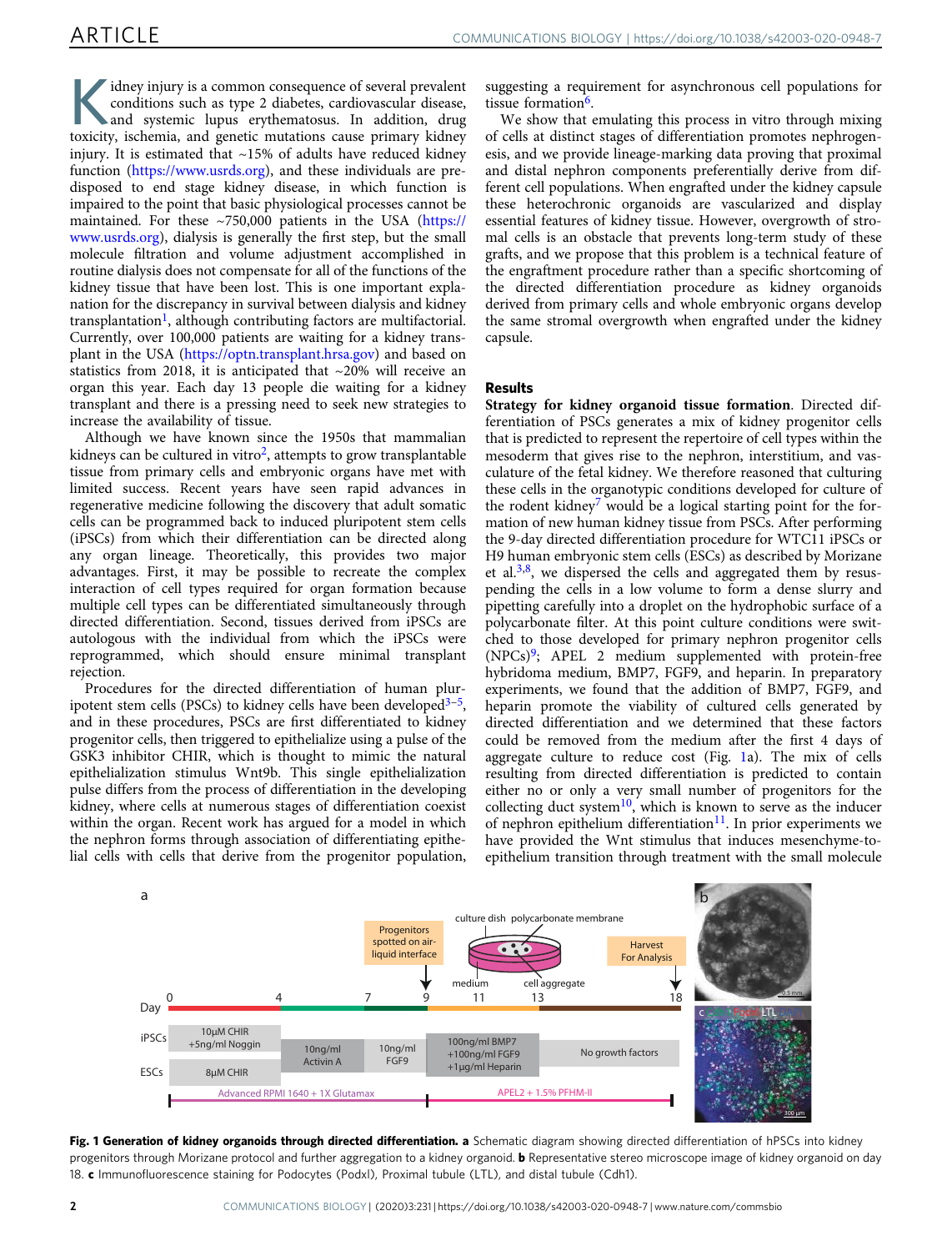GSK3 inhibitor CHIR [9](#page-9-0)9021 $\frac{9,12}{1}$  $\frac{9,12}{1}$  $\frac{9,12}{1}$ . However, in a series of titrations aimed at determining the dose of CHIR to use to initiate directed differentiation of WTC11 iPSCs to kidney progenitors, spontaneous epithelial differentiation was seen at day 9 of the directed differentiation, prior to detachment of cells and organoid formation (Supplementary Fig. 1a–g, l), and we therefore reasoned that cells may not require CHIR 99021 treatment for epithelial differentiation in aggregate culture. In a direct comparison between spontaneous differentiation and differentiation stimulated by a pulse of 3 µM CHIR for 48 h, we found that epithelial structures were more abundant and more tightly packed in spontaneously differentiating cell aggregates (Supplementary Fig. 1m, n). CHIR 99021 is a potent inhibitor of GSK3 and is expected to have multiple effects other than activating Wnt/βcatenin signaling. Thus, omitting it from our tissue differentiation protocol reduces the scope for unintended effects on the many different cellular differentiation pathways that must be activated, most of which are only partially understood at the level of cell signaling<sup>[13](#page-10-0)</sup>. We found that kidney progenitor cells derived from directed differentiation of PSCs did indeed form epithelia following aggregation without CHIR treatment in our conditions (Fig. [1b](#page-1-0), c). However, the epithelialization process does not appear efficient as large areas of undifferentiated cells can be seen in aggregates. For engraftment, we reasoned that it is important to convert the vast majority of cells in the aggregate to epithelium in order to avoid out-competition by undifferentiated cell types over the several-week period required for vascularization/perfusion, and we therefore developed the aggregate culture method further to enhance mesenchyme-toepithelium transition.

Nephron formation in the kidney occurs in waves and undifferentiated NPCs are located immediately adjacent to epithelializing nephrons. Recent studies of human fetal kidney development suggest that there is gradual contribution of NPCs to the forming nephron, and that the differentiation fate of cells is dependent on when they are recruited into the nascent structure; time-dependent fate acquisition<sup>[6](#page-9-0)</sup>. To establish a culture system in which NPCs could be added to epithelializing nephrons over time, we mixed newly differentiated cells with cells that had been aggregated on polycarbonate filters to allow formation of epithelia. To ascertain at which stages of differentiation it might be possible to improve epithelialization by this heterochronic recombination, we staggered directed differentiation protocols so that we could mix newly differentiated cells with cells that had been aggregated in organotypic conditions for 1, 2, or 3 days (Supplementary Fig. 2). We found that recombination of newly differentiated kidney progenitor cells with cells that had been aggregated and cultured for 2 days generated organoids with the most tightly packed epithelial structures (Fig. [2](#page-3-0)a–c). To quantify this effect, we compared the degree of staining for molecular markers of podocytes (podocalyxin), proximal tubule glycoproteins (lotus lectin), and distal tubules (cadherin 1) between organoids derived from an aggregate of a single population of cells from directed differentiation versus organoids from a heterochronic mix (Fig. [2d](#page-3-0)). Compared with aggregates cultured from only the first batch of directed differentiation cells or from only the second batch of directed differentiation cells, aggregates generated by heterochronic mixing displayed approximately double the number of structures stained for each molecular marker. On close examination, aggregates derived by heterochronic mixing contained proximal tubule cells (Fig. [2](#page-3-0)e), distal tubule cells (Fig. [2f](#page-3-0)), connecting segment or collecting duct (Fig. [2g](#page-3-0)), podocytes (Fig. [2](#page-3-0)h), endothelial cells (Fig. [2](#page-3-0)h), and stromal cells (Fig. [2](#page-3-0)i). Interestingly, the network of CD31 expressing presumptive endothelial cells in organoids from heterochronic mixing is more extensive and complex than that

seen in organoids generated from a single directed differentiation population (Supplementary Fig. 3).

In summary, our protocol efficiently generates organoids with tightly packed nephron epithelia and endothelial networks that are suitable for engraftment without the need for stimulation of organoid epithelialization by treatment with CHIR 99021 or other Wnt stimulators.

Contributions of the two heterochronic cell batches. To determine if the two batches of cells used for heterochronic recombination contribute equivalently to the different cell types in the epithelialized aggregate, we performed a series of experiments in which we combined H9 human embryonic stem cells with H9 cells that have been modified to express a fluorescently tagged H2B histone subunit under the control of the ubiquitous CAG enhancer-promoter. Fluorescently tagged H9 cells (H9-FP) were either incorporated as the first batch with unlabeled cells as the second batch (Fig. [3](#page-4-0)a) or as the second batch, with unlabeled batch 1 cells (Fig. [3](#page-4-0)b). H9-FP cells introduced in either batch 1 or batch 2 contribute to podocyte (Fig. [3](#page-4-0)c, d), proximal tubule epithelium (Fig. [3e](#page-4-0), f), distal tubule epithelium (Fig. [3g](#page-4-0), h), and interstitial cells (Fig. [3](#page-4-0)i, j). However, quantification reveals that batch 2 cells preferentially contribute to the podocyte (Fig. [3k](#page-4-0)) and proximal tubule (Fig. [3l](#page-4-0)), while batch 1 cells preferentially contribute to distal epithelium (Fig. [3](#page-4-0)m) and interstitial cells (Fig. [3n](#page-4-0)). This observation is consistent with microanatomical characterization of fetal kidneys showing a time-dependent fate acquisition of NPCs in which the podocyte population is added late in the formation of the nascent nephron<sup>[6](#page-9-0)</sup>. To understand if the replenishment of NPCs by addition of a second heterochronic batch of cells might result in increased abundance of undifferentiated NPCs in differentiated organoids, we compared the frequency of cells positive for the NPC marker SIX2 and negative for the differentiation marker LHX1 in organoids derived from single batches of cells versus organoids derived from heterochronic mixes (Fig. [3](#page-4-0)o, p). We found that the proportion of undifferentiated SIX2+/LHX1− cells was lower in organoids from heterochronic mixes than in organoids from a single batch of cells (Fig. [3](#page-4-0)q), a finding that is consistent with our other observations showing that differentiation is most efficient in organoids from heterochronic mixes.

Engrafted kidney organoids form vascularized kidney tissue. To determine if kidney tissue derived from heterochronic recombination forms perfused tissue in vivo, we engrafted organoids under the kidney capsules of severely immunocompromised NSG mice. The scheme for organoid differentiation and engraftment is shown in Fig. [4a](#page-5-0). Twenty organoids of 1–1.5 mm diameter and 0.25–0.5 mm thickness were engrafted into a single subcapsular site in each animal, and animals were sacrificed 3 weeks after engraftment. First, we performed a comparison of engraftment of organoids derived from a single directed differentiation batch with organoids derived from heterochronic differentiation. Quantification of structures stained with the proximal tubule marker LTL shows over two-fold more structures in heterochronic grafts versus single batch grafts (Supplementary Fig. 4), and further grafting experiments were conducted exclusively with heterochronic grafts. Extensive growth of engrafted tissue was seen (Fig. [4b](#page-5-0)–d), and kidneys were vibratome sectioned for whole mount molecular marker analysis. Staining with the endothelial marker CD31 revealed widespread vascularization of the graft, emanating from the host kidney (Fig. [4e](#page-5-0)). Higher magnification imaging reveals patent vessels connecting with clusters of WT1/Podxl-labeled presumptive podocytes (Fig. [4f](#page-5-0)). Glomeruli with characteristic morphology including complex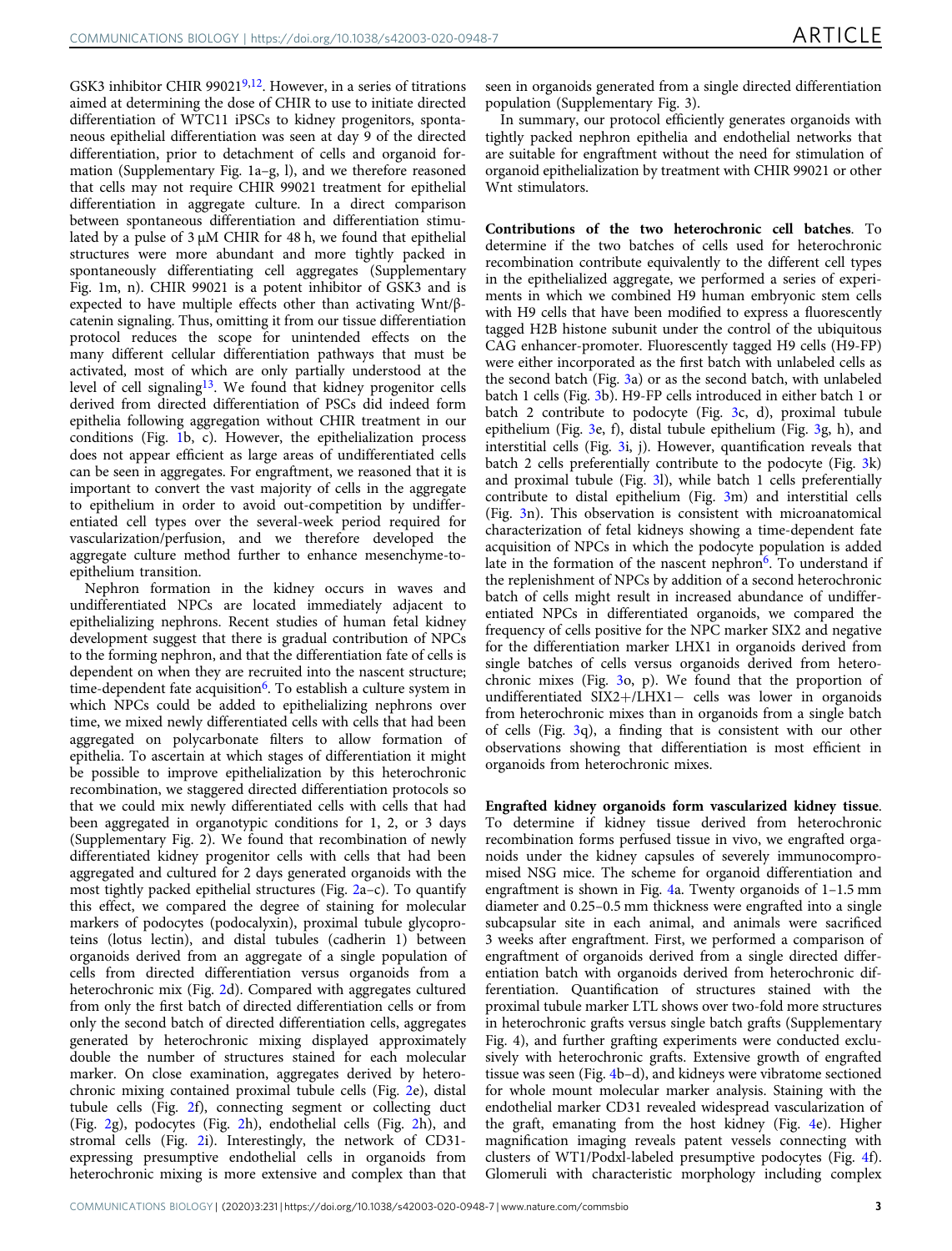<span id="page-3-0"></span>

Fig. 2 Generation of kidney organoids through heterochronic recombination. a Schematic illustration of protocol for heterochronic mixing, in which two directed differentiations are staggered by 2 days so that the first batch may be aggregated and cultured for 2 days before the second, newly differentiated, batch is added. **b** Representative stereo microscope image of kidney organoid generated through heterochronic recombination. c Immunofluorescence staining for Podocytes (Podxl), Proximal tubule (LTL), and distal tubule (Cdh1) in the organoid. d Integrated density for LTL, Cdh1, and Podxl in organoids generated from single batch (open bar) and heterochronic mixing (gray bar). Values calculated from  $n = 3$  independent biological replicates and expressed as mean ± s.d. Unpaired t test with Welch's correction was applied to calculate P value. e-i Representative high magnification immunofluorescence images of organoids derived from heterochronic recombination showing LTL+ Cdh1<sup>-</sup> proximal tubule, Brn1+ Cdh1+ distal tubule, CDH1+ GATA3+ DBA+ connecting tubule or collecting duct, Podxl<sup>+</sup> WT1+ Podocytes, CD31+ endothelial network, Pdgfrβ+ Meis1<sup>-</sup> Pericytes (yellow arrow head), and Pdgfrβ+ Meis1<sup>+</sup> stromal cells (white arrow head).

capillary structures and Bowman's space are found throughout the graft (Fig. [4g](#page-5-0), h). Staining for the extracellular matrix proteins collagen I, collagen IV, and laminin reveals basement membrane morphology similar to glomeruli in the host (Supplementary Fig. 5); HNF4a and LTL label proximal tubule (Fig. [4i](#page-5-0), j, k); cadherin1, Tamm Horsfall protein, and BRN1 mark distal tubule segments (Fig. [4j](#page-5-0), k, l); GATA3, DBA, and KRT8 mark extreme distal tubule segments or collecting duct (Fig. [4m](#page-5-0), n); Renin is expressed in subsets of cells at the base of glomeruli indicating differentiation of the juxtaglomerular apparatus (Fig. [4o](#page-5-0)). In summary, marker analysis showed that the cardinal cell types of the kidney are present in the graft, and that the tissue is vascularized. To ascertain which of the cells in grafts derive from human and which derive from mouse, we stained tissue for human nuclear antigen (Fig. [4](#page-5-0)p–u). Counterstain for the cell types listed above revealed that all cell types that differentiate in the subcapsular space derive from the human graft, with the exception of the CD31 and endomucin-expressing endothelium (Fig. [4t](#page-5-0), u), which appears to be exclusively derived from the host.

Tomography reveals perfusion 2 weeks after engraftment. Having ascertained that organoids derived from heterochronic recombination of human kidney progenitors from directed differentiation are vascularized and maintained in vivo, we wanted to develop a method with which we could track the perfusion of grafts without having to sacrifice mice. This would enable longitudinal studies of graft retention and open up possibilities to monitor performance of the graft following drug treatment. Attempts to use MRI showed some promise but the long scan times required for imaging together with the high cost deterred us from pursuing this strategy. Instead, we used traditional X-ray technology with an iodinated contrast agent. To enable threedimensional imaging, we developed settings for micro-computed tomography. Animals were imaged three times at 1-week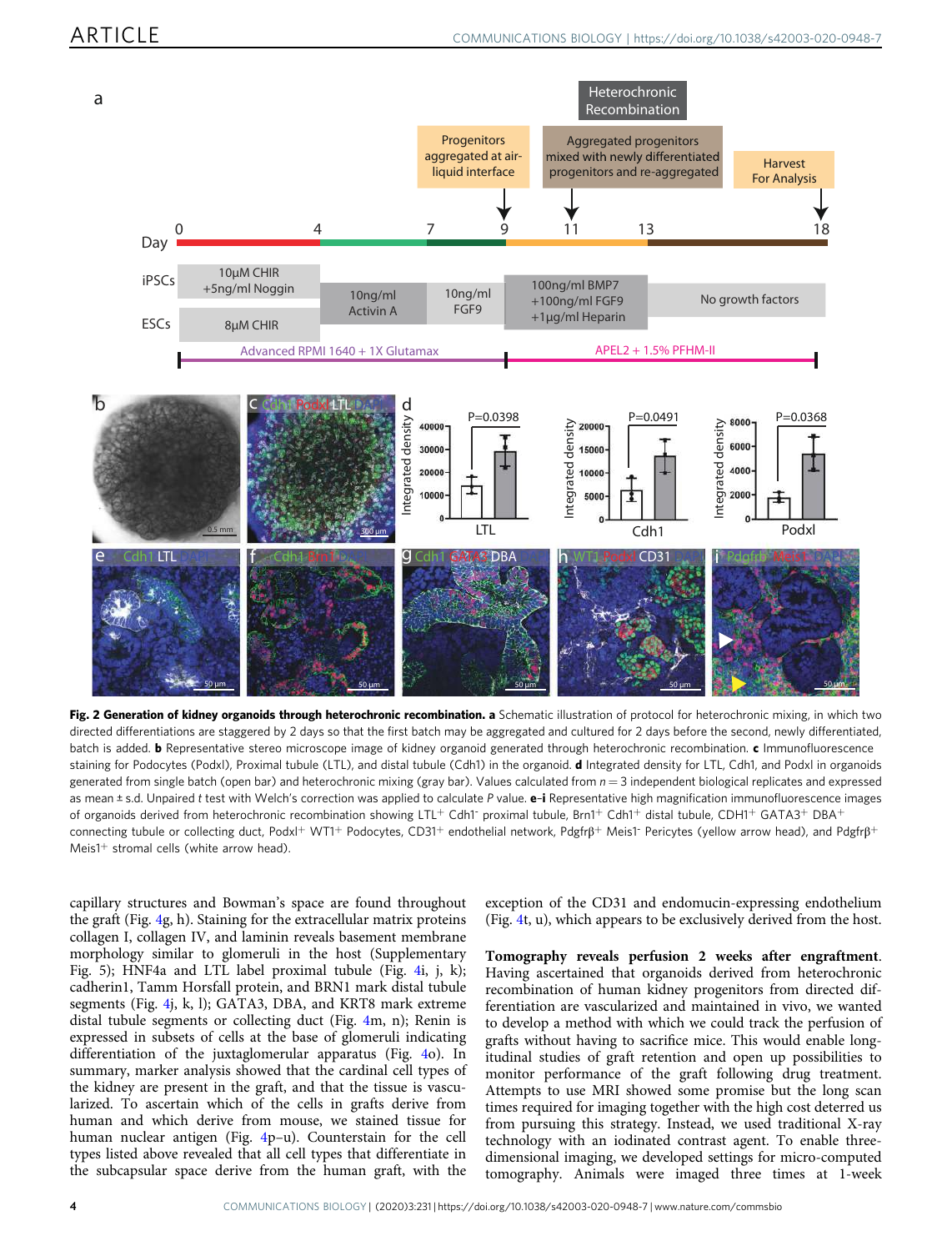<span id="page-4-0"></span>

Fig. 3 Contribution of heterochronic cell batches to nephron segments and interstitial cells. a and b Experimental plans showing two strategies for heterochronic recombination of H9 and H9-FP cells, which constitutively express miRFP703 fused to histone H2B. a H9-FP cells were aggregated following directed differentiation and newly differentiated H9 cells were added 2 days thereafter. In b, H9 cells were aggregated following directed differentiation and H9-FP cells were added 2 days thereafter. c and d H2B-marked cell contribution to PODXL+/WT1+ podocytes. e and f H2B-marked contribution to LTL +/HNF4a+ proximal tubules. g and h H2B-marked contribution to CDH1+/BRN1+ distal tubules. i and j H2B-marked contribution to MEIS1+ interstitial cells. Arrowheads in each of the panels indicate H2B-marked cells that have contributed to the labeled cell populations. k-n shows quantification of contribution of H2B marked cells introduced in the batch 1 versus those introduced in batch 2 to each of the labeled cell populations. Cells in three random fields with differentiated structures were counted in each organoid. Values calculated from  $n = 3$  independent biological replicates and expressed as mean ± s.d. Unpaired t test with Welch's correction was applied to calculate P value. o-q Immunostaining for SIX2, LHX1 on day 18 of differentiation comparing the frequency of SIX2+/LHX1<sup>−</sup> undifferentiated NPCs in single batch versus asynchronous mix organoids. o Example of single batch organoid on day 18. p Example of asynchronous organoid on day 18. q Quantification of cells in single batch versus asynchronous organoids. Cells in 10 random fields were counted in each organoid. Values calculated from  $n = 3$  independent biological replicates and expressed as mean  $\pm$  s.d. Unpaired t test with Welch's correction was applied to calculate P value.

intervals following engraftment using the procedure outlined in Fig. [5](#page-6-0)a. As expected, only calcified structures and kidneys are radio-opaque in animals following administration of contrast agent; note the absence of signal in the adrenal at the pole of the kidney (Fig. [5b](#page-6-0)). Although contrast agent circulates through soft tissues surrounding the kidneys, it does not accumulate there and the concentration is insufficient to generate a signal at the settings used. Accumulation of sufficient quantities of iodinated compound in the graft to generate signal would signify that the contrast agent is being cleared through the tissue and would provide both a confirmation that the tissue is perfused, and some measure of function. Interestingly, subcapsular grafts are not radio-opaque after 1 week (Fig. [5b](#page-6-0)), indicating that they are either not yet adequately perfused, or that they are not sufficiently

functional to accumulate iodinated compound. By 2 weeks after surgery (Fig. [5](#page-6-0)c), the graft has become diffusely radio-opaque confirming vascularization. By 3 weeks (Fig. [5d](#page-6-0)) the morphology of the contrast image has changed and there are regions of intense accumulation of iodinated compound within the graft, indicating functional compartmentalization within the graft.

To confirm connection of the graft vasculature to the systemic circulation, we administered a retro-orbital injection of FITClabeled Griffonia Simplificata Isolectin B4 (FITC-IB4) to host animals immediately prior to sacrifice. FITC-IB4 binds glycoproteins on the lumenal surface of endothelial cells, and can thus be used to confirm that systemic blood is circulating through graft vasculature. Whole mount imaging of vibratome sections of engrafted tissue revealed extensive networks of labeled vessels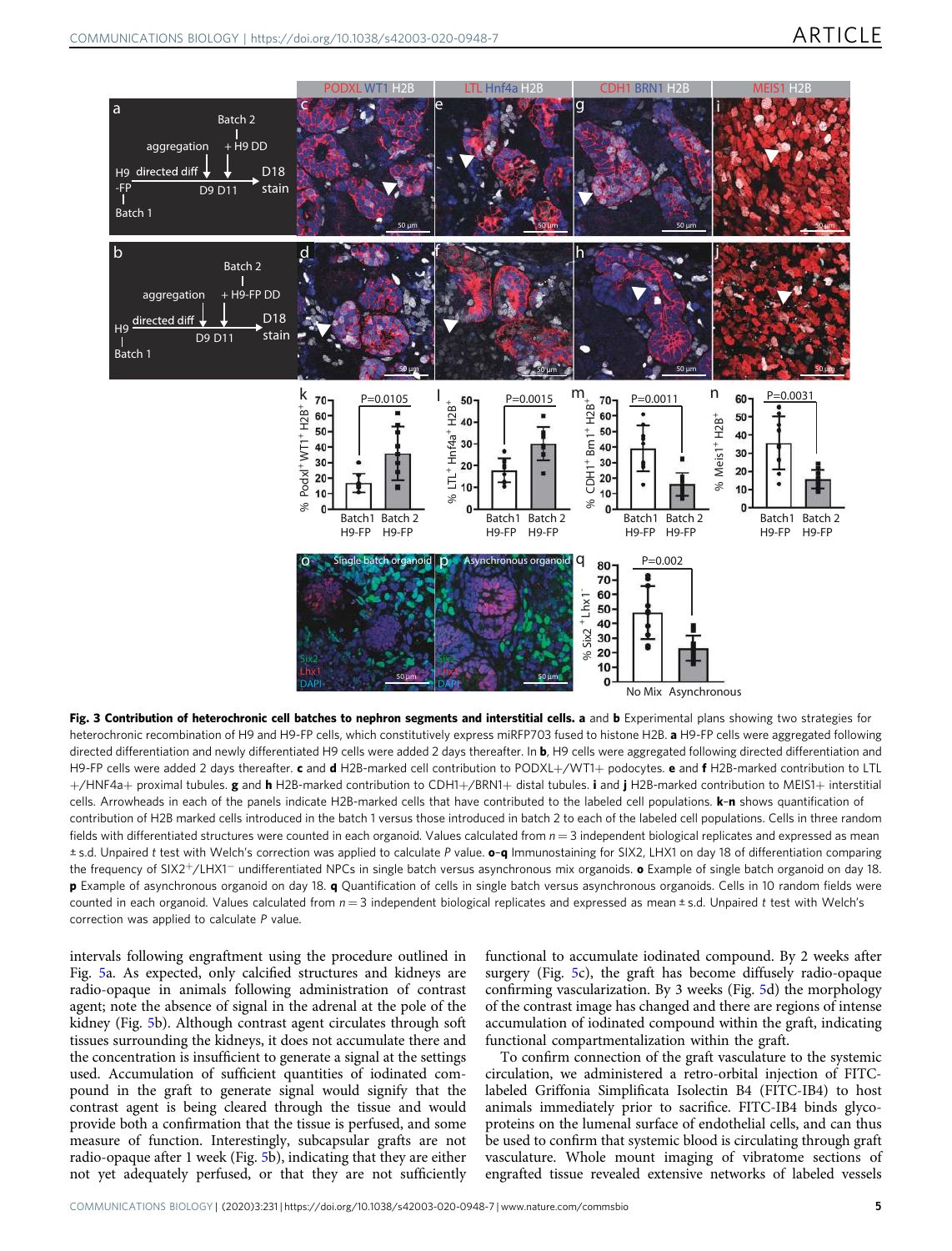<span id="page-5-0"></span>

Fig. 4 In vivo maturation of kidney organoids. a Schematic diagrams showing generation of kidney organoids and their subcapsular engraftment in mice kidney. **b** Image showing kidney organoids immediately after engraftment. c Three weeks after engraftment organoids grows extensively in a big tissue. d Stereo microscope image showing vibratome section of mouse kidney with graft for further analysis. e Low magnification immunofluorescence image showing CD31+ endothelial network coming from host kidney widespread in the graft. f High magnification immunofluorescence image showing these CD31+ endothelial networks are connecting with Podxl<sup>+</sup> WT1+ presumptive glomeruli. **g** and **h** Immunofluorescence images showing characteristic morphology of glomerular structure including Podxl<sup>+</sup> WT1+ podocytes, Emcn<sup>+</sup> capillary tuft and bowman's space (yellow double arrow head). These glomerular structures also shows direct connection with SMA+ vascular network. *i* Immunofluorescence image showing Hnf4a+ and LTL+ proximal tubule and j this LTL+ Cdh1− proximal tubule segmented in LTL− Cdh1+ distal tubule with lumen (white arrow head). k Immunofluorescence image showing THP+ loop of Henle and I Brn1+ Cdh1+ distal tubule. m and n Immunofluorescence image showing Cdh1+ GATA3+ DBA+ connecting tubule or collecting duct connected with Cdh1<sup>+</sup> GATA3<sup>−</sup> DBA<sup>−</sup> distal segment of nephron. In addition, immunofluorescence images showing KRT<sup>+</sup> DBA<sup>+</sup> extreme distal segment or collecting duct. o Further, immunofluorescence image showing Renin+ juxtaglomerular cells at the base of Podxl+ glomerular structure. We did not observe Renin<sup>+</sup> cells in organoid before engraftment which is another confirmation of organoid maturation in vivo. p-s Immunofluorescence image showing Pdgfrβ<sup>+</sup> mesangial cells surrounded by Podxl<sup>+</sup> Podocytes inside presumptive glomerular structures. Further immunofluorescence images showing differentiated Pdgfr $\beta^+$  mesangial or interstitial cells, Podxl<sup>+</sup> podocytes, Cdh1<sup>+</sup> epithelial structures and Renin<sup>+</sup> cells were derived from human cells (HuNu<sup>+</sup>) but t-u Emcn+/CD31+ endothelial cells were derived from mouse (HuNu−, yellow arrow head). Images shown here are representative and were derived from  $n = 6$  NSG mice.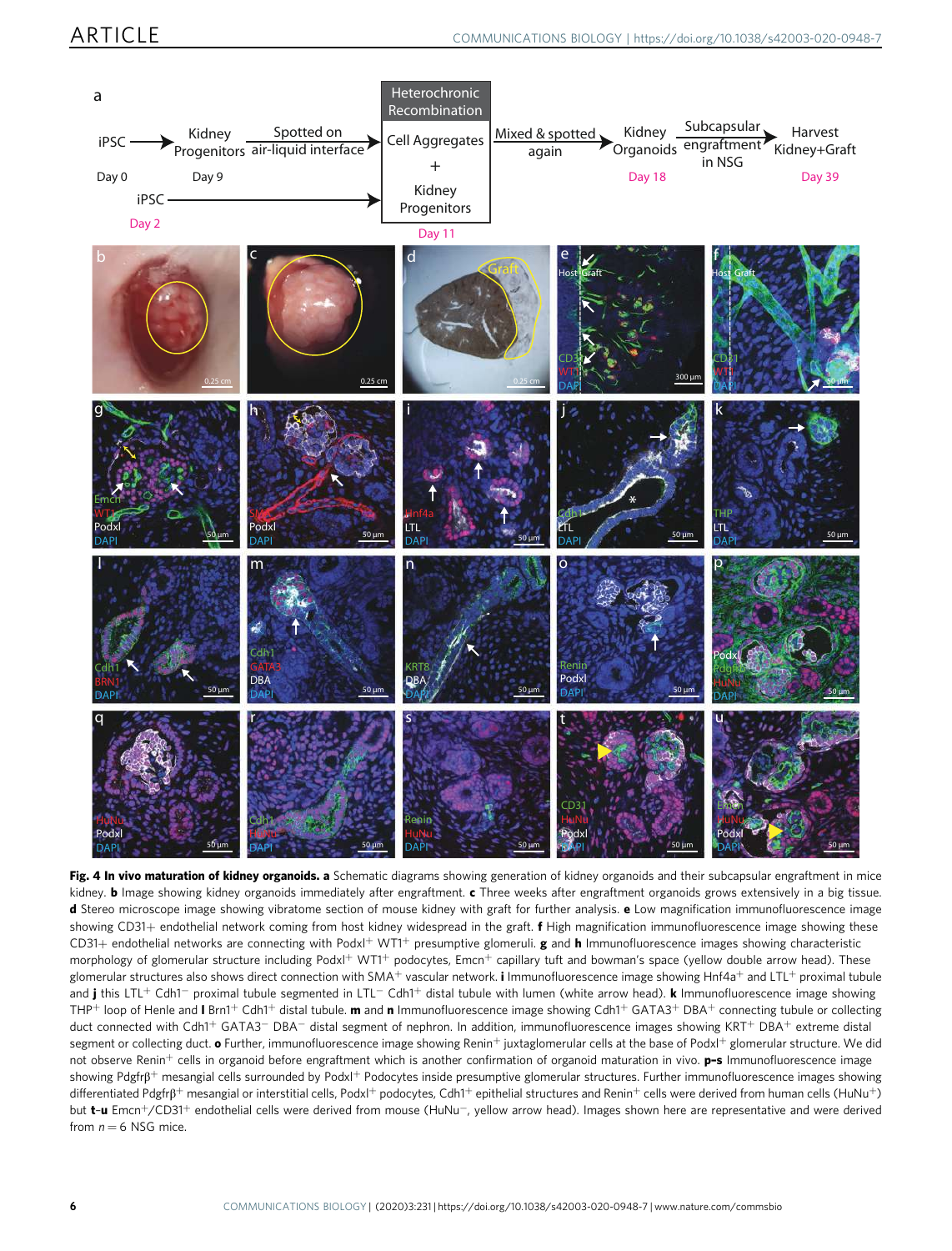<span id="page-6-0"></span>

Fig. 5 Micro-computed (µ-CT) tomography on live mice and functional characterization of the graft. a Schematic strategy for micro-computed tomography. **b**  $\mu$ -CT image 7 days after PSC organoid engraftment showing contrast agent accumulation only in the kidney of the host and not in the graft (circled). Note that there is no contrast agent accumulation in any abdominal soft tissues adjacent to the kidney, for example the adrenals (Ad). c µ-CT 14 days after engraftment shows diffuse accumulation of contrast agent in the subcapsular graft (circled) as well as in the host kidneys.  $d \mu$ -CT 21 days after engraftment shows punctate contrast agent accumulation in the graft (circled) as well as accumulation in the host kidney. e Fluorescence image showing circulation of FITC-labeled isolectin B4 in a graft 3 weeks after subcapsular engraftment. FITC-labeled isolectin B4 was intravenously injected in the orbital sinus, and circulation into the graft implies that it is connected to the systemic circulation. f Co-staining of FITC-isolectin B4 perfused graft with the endothelial markers endomucin (Emcn) and CD31. Immunofluorescence image showing graft is compartmentalized into highly vascularized regions (yellow arrow head) and poorly vascularized regions (yellow asterisk), consistent with the µ-CT image 3 weeks after engraftment. g High power image of FITC-isolectin B4 costained with the podocyte markers WT1 and podocalyxin (Podxl) shows that presumptive glomeruli in the graft are connected to the systemic circulation 3 weeks after engraftment. **h** and i Fluorescently labeled dextran was injected into the orbital sinus 30 min before sacrifice to determine if proximal tubule epithelial cells of the graft take it up in vesicles. **h** Fluorescent dextran vesicle uptake (yellow arrowhead) in epithelial cells of the host that stain with the proximal tubule markers HNF4a and LTL. i Fluorescent dextran vesicle uptake (yellow arrowhead) in epithelial cells of the graft that stain with the proximal tubule markers HNF4a and LTL. Mice for this experiment were harvested 3 weeks after engraftment. All images shown in this figure are representative of 3 engrafted mice per experiment.

(Fig. 5e, f). CD31 antibodies used in this study are species specific (Supplementary Fig. 6), and only vessels stained with mousespecific CD31 could be located within the graft tissue (Fig. 5f). Within vascularized regions of the graft, FITC-IB4-stained vasculature is intimately associated with WT1/PODXL-labeled clusters of presumptive podocytes (Fig. 5g), supporting systemic circulation through glomeruli in the graft. Systemic circulation through glomeruli and evidence of distended Bowman's capsules (Fig. [4](#page-5-0)g, h, p, q) indicates that blood is being filtered in the graft tissue. To test whether filtration might be occurring, we administered retroorbital injections of fluorescently labeled dextran to hosts and monitored uptake in the proximal tubules of the graft. Dextran (glucose) in the systemic circulation passes over the glomerular filtration barrier and is actively reclaimed by epithelial cells of the proximal tubule. An example of a proximal tubule from the host kidney is shown in Fig. 5h; note the accumulation of AF-488-dextran in vesicles. Similarly, HNF4a and LTL-labeled proximal tubule epithelial cells within the graft show AF-488-dextran uptake (Fig. 5i), although the size of vesicles appears more modest than that seen in the host kidney. Based on these findings, we conclude that there is circulation of systemic blood through the vasculature of the graft, that this blood is filtered, and that the proximal tubule is sufficiently

differentiated to actively reclaim glucose. Thus, the engrafted human kidney tissue derived from directed differentiation shows hallmark signs of function, providing an important proof of principle and motivating further development of this technology with the aim of functional testing in disease models. One issue that complicates the use of these grafts for functional testing is the overabundance of stromal cells, which are highly proliferative and in time may out-compete functional graft tissue.

Primary cell engraftment reveals stromal overgrowth. One important question in understanding the overabundance of stromal cells in grafts of PSC-derived kidney tissue is if this is a problem specific to tissue generated from PSCs, or if other aspects of the engraftment technique may promote stromal proliferation in implanted kidney tissue. To answer this question, we engrafted E15.5 embryonic kidneys subcapsularly in adult NOD SCID kidneys (Fig. [6](#page-7-0)a). Vigorous growth of the embryonic implant could be seen 1 month after engraftment (Fig. [6](#page-7-0)b, Supplementary Fig. 7), with abundant vascularized glomeruli (Fig. [6c](#page-7-0), d, Supplementary Fig. 7). Immunostaining with the stromal marker PDGFRβ revealed widespread areas of stromal cells between glomeruli (Fig. [6](#page-7-0)e), suggesting that factors associated with subcapsular engraftment promote stromal abundance. To confirm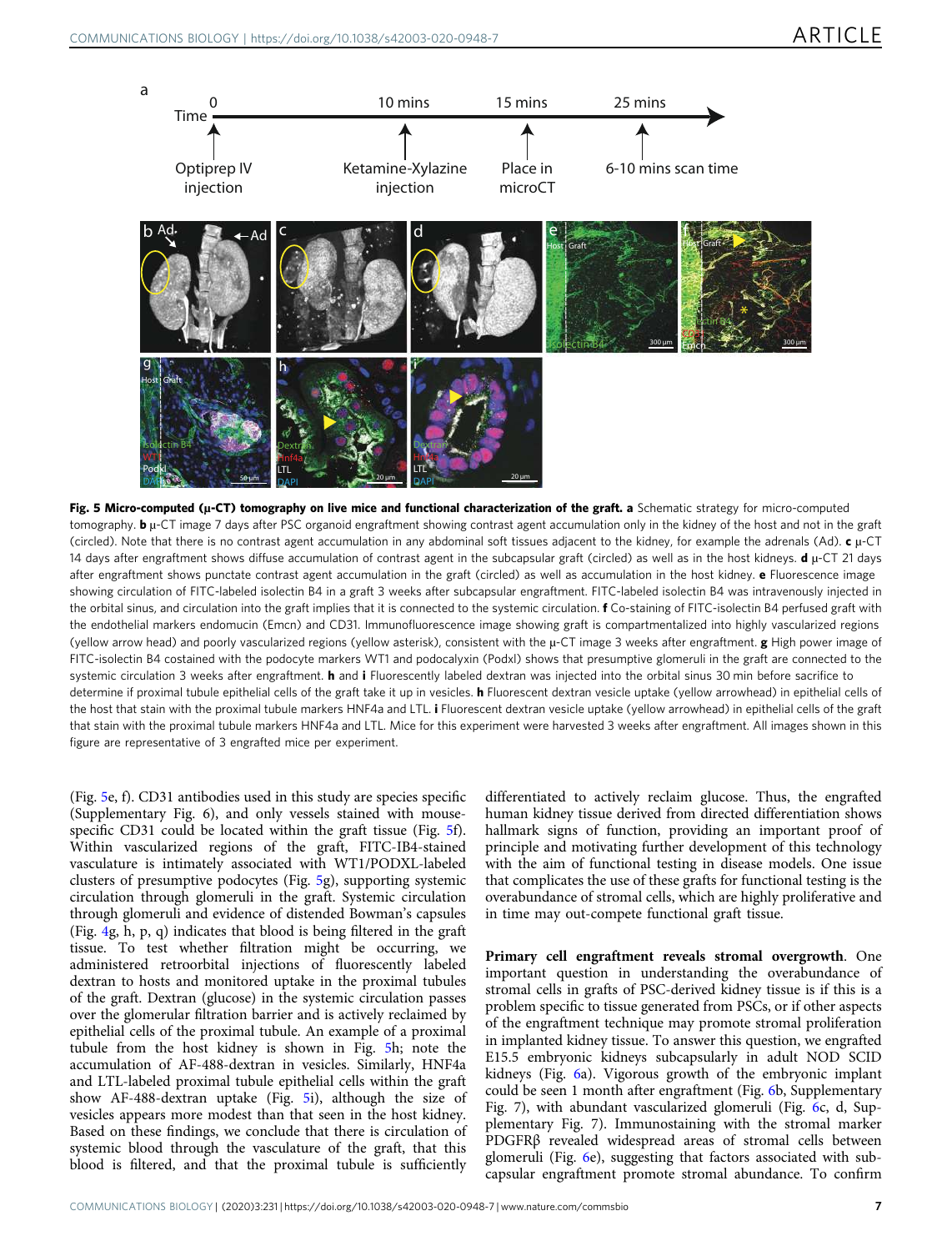<span id="page-7-0"></span>

Fig. 6 Subcapsular engraftment of embryonic kidney tissue results in stromal over-abundance. a NSG mice were engrafted with embryonic kidney tissue using two distinct strategies: E15.5 whole embryonic kidneys were subcapsularly engrafted and harvested after 1 or 2 months, or nephrogenic zone cells were isolated from E17.5 kidneys, aggregated to organoids, subcapsularly engrafted and harvested after 2 weeks. b-e Tissue from E15.5 kidney graft. b H&E staining reveals extensive graft growth. c WT1 staining of podocytes shows abundant glomeruli and LTL staining for proximal tubules that these are sparse in the graft tissue. **d** CD31 staining of endothelial cells shows that glomeruli are vascularized. **e** Podocalyxin (Podxl) staining outlines glomeruli and PDGFRβ staining reveals abundant stromal cells between glomeruli. f-h Tissue from NZC organoid graft. f Example of NZC organoid at the time of engraftment. g WT1 staining for podocytes reveals abundant glomeruli. h CD31 staining for endothelial cells shows vascularization of the graft tissue. i PDGFRβ staining for stromal cells shows that these are abundant in the graft tissue.

this observation using a primary cell system more closely analogous to PSC-derived organoids, we used the nephrogenic zone cell isolation technique<sup>[14](#page-10-0)</sup> to generate organoids composed of primary E17.5 nephrogenic zone cells using a similar aggregation and organotypic culture method as was used for PSC-derived directed differentiation cultures. Organoids derived from NZCs are morphologically very similar to those derived from PSCs (Fig. 6f). NZC organoids were subcapsularly engrafted in adult NSG mice and harvested after 3 weeks. At this point, extensive glomerulogenesis was noted (Fig. 6g), and the tissue showed abundant investment of  $CD31+$  endothelial cells (Fig. 6h). However, staining for PDGFRβ again showed an over-abundance of stromal cells (Fig. 6i), demonstrating that the accumulation of stromal cells is not specific for kidney tissue generated by directed differentiation of PSCs.

# **Discussion**

This study shows that heterochronic mixing of cells derived by directed differentiation strongly potentiates the differentiation of kidney tissue in organoids derived from PSCs. NPC contribution to the nascent nephron of the developing kidney is asynchro-nous<sup>[6](#page-9-0)</sup>, and mixing kidney progenitor cells at distinct stages of differentiation is intended to emulate this process. The finding that the two different cell batches in a heterochronic mix contribute differentially to proximal and distal compartments of the nephron supports the idea that heterochronic mixing does indeed promote nephrogenesis by establishing a system for timedependent differentiation. Interestingly, the addition of a second batch of cells does not result in the retention of residual undifferentiated NPCs in organoids derived from heterochronic

mixing. Rather, these cells appear to be more efficiently differentiated and organoids from heterochronic mixes contain fewer undifferentiated NPCs than organoids from single batches of cells at the time of engraftment.

Engrafted organoids differentiated using the heterochronic mixing strategy are efficiently vascularized and form characteristic nephron components in vivo. These are exclusively derived from the engrafted cells with the exception of the endothelium, which appears exclusively derived from the host. This feature of the engraftment is puzzling, since a well-developed network of endothelial cells is found in the organoid prior to engraftment. Since the complex glomerular vasculature can be derived from the host, this finding does not present a limitation, but rather raises the question why endothelial cells differentiated using our mod-ification of the Morizane et al.<sup>[3](#page-9-0)</sup> protocol do not contribute to blood vessels in the graft. Endothelial cells are known to be extremely fastidious in their growth requirements and protocols for differentiation of cells with potential to form functional vasculature in vivo differ from the conditions that we used. Another report has shown a mixed origin of endothelial cells in grafts of kidney organoids using the differentiation strategy developed by Takasato et al. $4,15$  $4,15$ . Thus, it seems likely that our culture conditions do not provide key signals for differentiation of functional endothelial cells.

In vivo analysis of engrafted kidney tissue is essential for longitudinal studies, for example drug treatments. However, simple technology to detect and track subcapsular grafts without sacrificing the host animals has not been available. The use of micro-CT with iodinated contrast provides a rapid and relatively simple method for evaluating whether grafts have become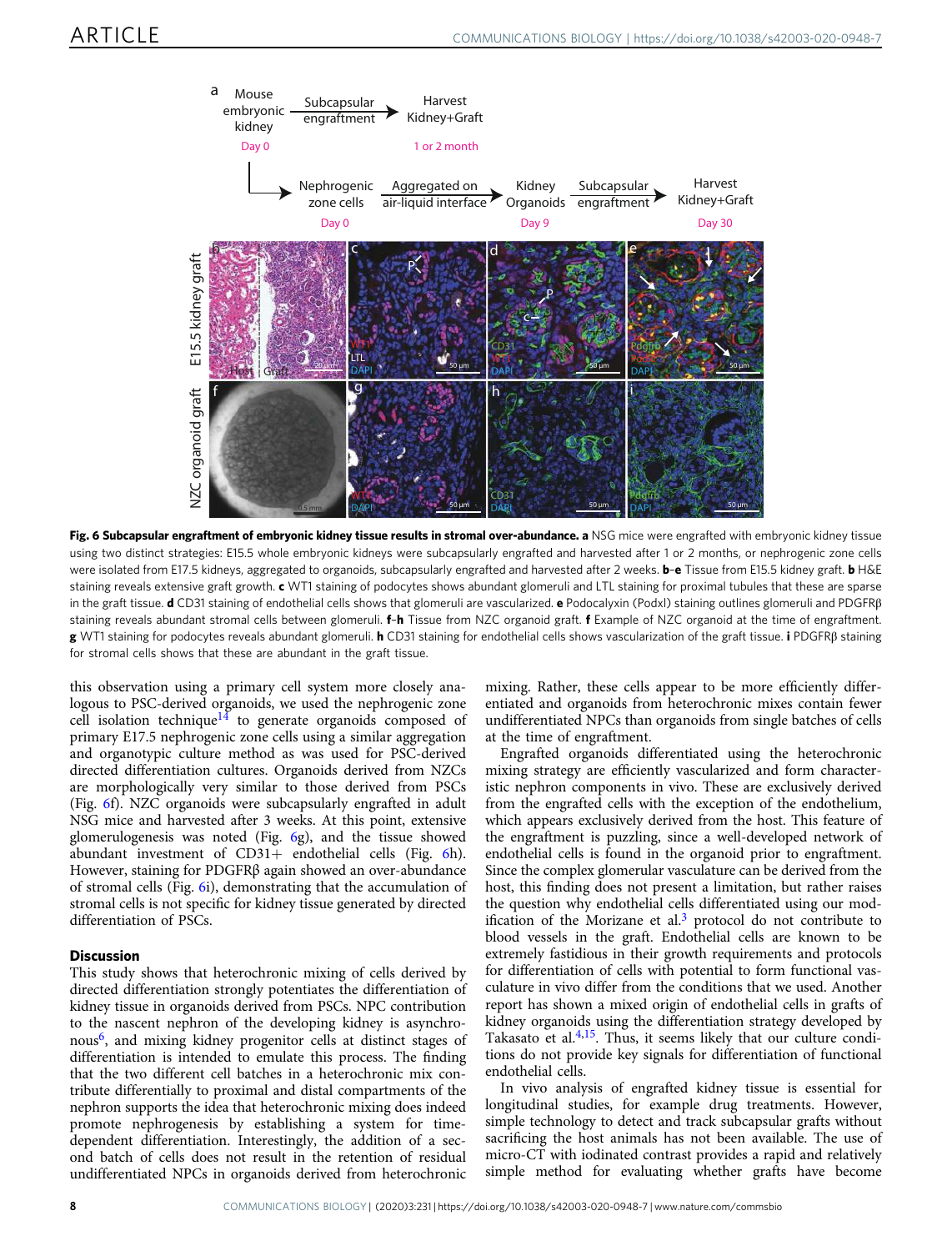vascularized and if they are functionally concentrating contrast agent. In its current form, weekly scanning provides information on whether grafts have taken, their size and if they are displaying even enrichment of the contrast agent. In large studies comparing organoids generated from different patient iPSCs or iPSC with different genetic mutations, it will be important to interpret endpoint analyses in the form of histology and functional measurements, such as AF-488-dextran incorporation in light of the dynamic changes in the graft over the engraftment period. There is a possibility that the administration of iodinated contrast agents has an effect on differentiation of grafts or on the host kidney that may affect the use of this technique for disease modeling. In our studies we did not notice a difference in histology between grafts that had been imaged and grafts that had not, and comparison of larger numbers of grafts will be required to detect subtle differences between these groups.

Stromal cells expressing appropriate molecular markers are found between epithelial structures in organoids prior to engraftment. However, this population expands excessively following engraftment. One possible interpretation would be that cells derived from directed differentiation are not stable in their differentiation state, leading to de-differentiation of epithelial cells to stroma. Genetic studies have for example shown that loss of expression of the transcription factor PAX2 causes NPCs to assume a stromal-like identity in the developing kidney<sup>[16](#page-10-0)</sup>. Our finding that wild type embryonic kidneys engrafted under the kidney capsule show similar stromal accumulation suggests that this is not a feature of the directed differentiation process, but instead is associated with the micro-environment. One obvious difference between a subcapsular graft and a developing kidney is of course the collecting duct system. To date we have not observed any tubular connections between the graft and the host and based on this we suggest that degenerative changes in the graft are most likely due to the lack of urine outflow. Our future developments of engraftment technology will focus on establishing connections for urine outflow so that we can reach the goal of functional testing in animal disease models.

## Materials and methods

**Animals and regulatory compliance**. Male NSG mice (age  $= 6$  weeks, from Jackson laboratory) were used for the engraftment and female NSG mice (age = 6 weeks, from Jackson laboratory) were used to generate NZCs organoids. Animal experiments were reviewed and approved by the Institutional Animal Care and Use Committees (IACUC) of Maine Medical Center and the University of Texas Southwestern Medical Center.

Cell culture. Human iPSC line WTC11 (a kind gift from Bruce Conklin, Gladstone Institute of Cardiovascular Disease) was maintained in mTeSR1 (Stemcell Technologies) on Matrigel (Corning)-coated six-well plates (Corning) in a 37 °C incubator with 5%  $CO_2$ . At 70-80% confluence, cells were dissociated with Accutase (Stemcell Technologies) and plated on Matrigel-coated six-well plates with mTeSR™1 containing 10 μM Rho kinase inhibitor, Y27632 (EMD Millipore). Y27632 was removed after the first 48 h and thereafter media was replaced with fresh mTeSR1 every day. Human H9 (purchased from Wicell) or H9-FP ubiquitously expressing miRFP703 fused to histone H2B (a kind gift from Dr. Andrew McMahon, University of Southern California) were maintained in StemFit (amsbio) with 100 ng/ml human FGF2 (R&D) on Geltrex (Thermo Fisher Scientific) coated six-well plates. At 70–80% confluence, cells were dissociated with Accutase and plated on Geltrex-coated six-well plates with StemFit containing 100 ng/ml human FGF2 and 10 μM Y27632. After 48 h of culture, medium was replaced with fresh StemFit containing 50 ng/ml human FGF2. After the next 48 h, medium was replaced with fresh StemFit containing 25 ng/ml human FGF2.

Directed differentiation and generation of kidney organoids. We differentiated hPSCs to kidney progenitors according to Morizane et al.<sup>[3](#page-9-0)</sup>. In brief, WTC11 were plated at a density of  $1.4 \times 10^4$  cells/cm<sup>2</sup> in a six-well plate. On day 3, once cells became ~50% confluent, medium was replaced with Advanced RPMI 1640 (Thermo Fisher Scientific), 1× GlutaMAX™ (Thermo Fisher Scientific), 10 μM CHIR99021 (Reprocell), and 5 ng/ml Noggin (R&D Systems). On Day 4, medium was replaced with advanced RPMI 1640 containing 10 ng/ml Activin A (R&D) and 1X GlutaMAX™. On day 7, medium was replaced with advanced RPMI 1640

containing 10 ng/ml FGF9 (R&D) and 1X GlutaMAX™ for the next 2 days. H9 or H9-FP, cells were plated at a density of  $1.7 \times 10^4$  cells/cm<sup>2</sup> in a six-well plate. On day 3, once cells became ~50% confluent, media was replaced with differentiation medium containing Advanced RPMI 1640, 1× GlutaMAX<sup>™</sup> and 8 μM CHIR99021 (Reprocell). From day 4 to day 9, the same protocol was followed as for WTC11. On day 9 of directed differentiation, differentiated cells were designated "kidney progenitor cells". Kidney progenitor cells were harvested with TrypLE Express (Thermo Fisher Scientific) and resuspended at a density of  $2.5 \times 10^5$  cells/ $\mu$ l in organoid initiation medium containing APEL2 (Stemcell Technologies), 1.5% PFHM‐II (Thermo Fisher Scientific), 100 ng/ml FGF9, 100 ng/ml BMP7 (R&D Systems), and 1 μg/ml Heparin (Sigma-Aldrich). 1 ml/well of this medium was added to wells in a 24-well plate and isopore membranes (EMD Millipore) were suspended at the surface of the medium to create an air–liquid interface. Resuspended cells were spotted on top of the filter (2 μl/aggregate). Medium was changed every 48 h or when it turned yellow. All growth factors were removed from the medium 4 days after aggregation and organoids were cultured for a further 5 days with APEL2 containing 1.5% PFHM-II.

Organoid generation through heterochronic recombination. For heterochronic recombination of hPSCs, directed differentiation was performed on two batches of cells staggered 2 days apart. On day 9, the first batch of kidney progenitor cells was aggregated at the air–liquid interface as described above. Two days later, aggregated cells were gently broken into small cell clusters with a 200 µl micropipette and mixed with newly differentiated kidney progenitor cells. One dissociated aggregate was mixed with  $5 \times 10^5$  kidney progenitor cells in 4  $\mu$ l of organoid initiation medium and re-aggregated in two aggregates at the air–liquid interface. Medium was changed every 48 h or when it turned yellow. All growth factors were removed from the medium 4 days after aggregation and organoids were cultured for a further 5 days with APEL2 containing 1.5% PFHM‐II.

NZCs organoid generation and engraftment. NZCs were derived from E17.5 mouse kidneys according to Blank et al. $^{14}$  $^{14}$  $^{14}$  and suspended at a cell density  $2.5 \times 10^5$  cells/µl medium containing APEL2, 1.5% PFHM-II, 200 ng/ml of FGF9, and 1 μg/ml of Heparin. In a 24-well plate, 1 ml/well of medium was added per well and isopore membranes were suspended at the surface of the medium to create an air-liquid interface. NZCs were aggregated on top of the filter by spotting 2 µl per aggregate. Medium was changed every 48 h or when it became yellow. Five days after aggregation, all growth factors were removed and organoids were cultured with APEL2 containing 1.5% PFHM-II throughout for a further 4 days and then engrafted under the kidney capsule of adult mice. Mice were sacrificed 3 weeks after engraftment.

Embryonic mouse kidneys for engraftment. Pregnant dams were sacrificed at E15.5 and kidneys were dissected out of the embryos. Kidneys were then engrafted under the kidney capsules of adult NOD SCID mice (Charles River Laboratories). Graft recipients were sacrificed 1 month or 2 months after the engraftment and the kidneys were sectioned for H&E staining and immunostaining.

Engraftment. Organoids generated through heterochronic recombination were engrafted in NSG mice ( $n = 6$  per experimental group). In brief, mice were anesthetized with isoflurane and an incision was made in the flank to exteriorize the kidney. A small incision was made in kidney capsule and organoids ( $n = 20$ ) were placed under kidney capsule using fine blunt forceps.

Micro-computed tomography. Optiprep (Sigma) at a dose of 1.8 g/kg was injected retro-orbitally. Ten minutes after Optiprep injection, mice were anesthetized by intraperitoneal injection of a 16 mg/kg xylazine and 105 mg/kg cocktail. 25 min after optiprep injection, the torso of each mouse was scanned for 8–10 min at an isotropic voxel size of 76 microns (70 kV, 114 μA, 400 ms integration time) with a vivaCT 40 scanner (Scanco Medical Inc.). Two-dimensional gray-scale image slices were reconstructed into a three-dimensional tomography. Scans were reconstructed between the proximal end of L1 and the distal end of L5. The region of interest (ROI) for each animal was defined based on skeletal landmarks from the gray-scale images. Snapshots were taken at the best orientation to show graft perfusion.

Perfusion of mice. To study the connection between graft vasculature and the systemic circulation, 100 μl of 1 μg/μl FITC-labeled Griffonia Simplificata Isolectin B4 (Sigma) was injected into the retro orbital sinus. To evaluate glucose uptake of proximal tubule cells, 500 µl of 2 mg/ml Alexa Fluor 488-conjugated Dextran, 10,000 MW (Thermo Fisher Scientific) was injected into the retro-orbital sinus. 30 min after injection, mice were anesthetized with  $xy$ lazine  $+$  ketamine and the right atrium of the heart was removed. Mice were then perfused via the left ventricle with 15 ml of 4% paraformaldehyde dissolved in PBS followed by 60 ml PBS. Kidneys were collected for analysis after perfusion.

Immunostaining. Whole mount staining was performed on organoids and 100 µm vibratome sections of kidneys carrying grafts. Organoids were fixed in 4%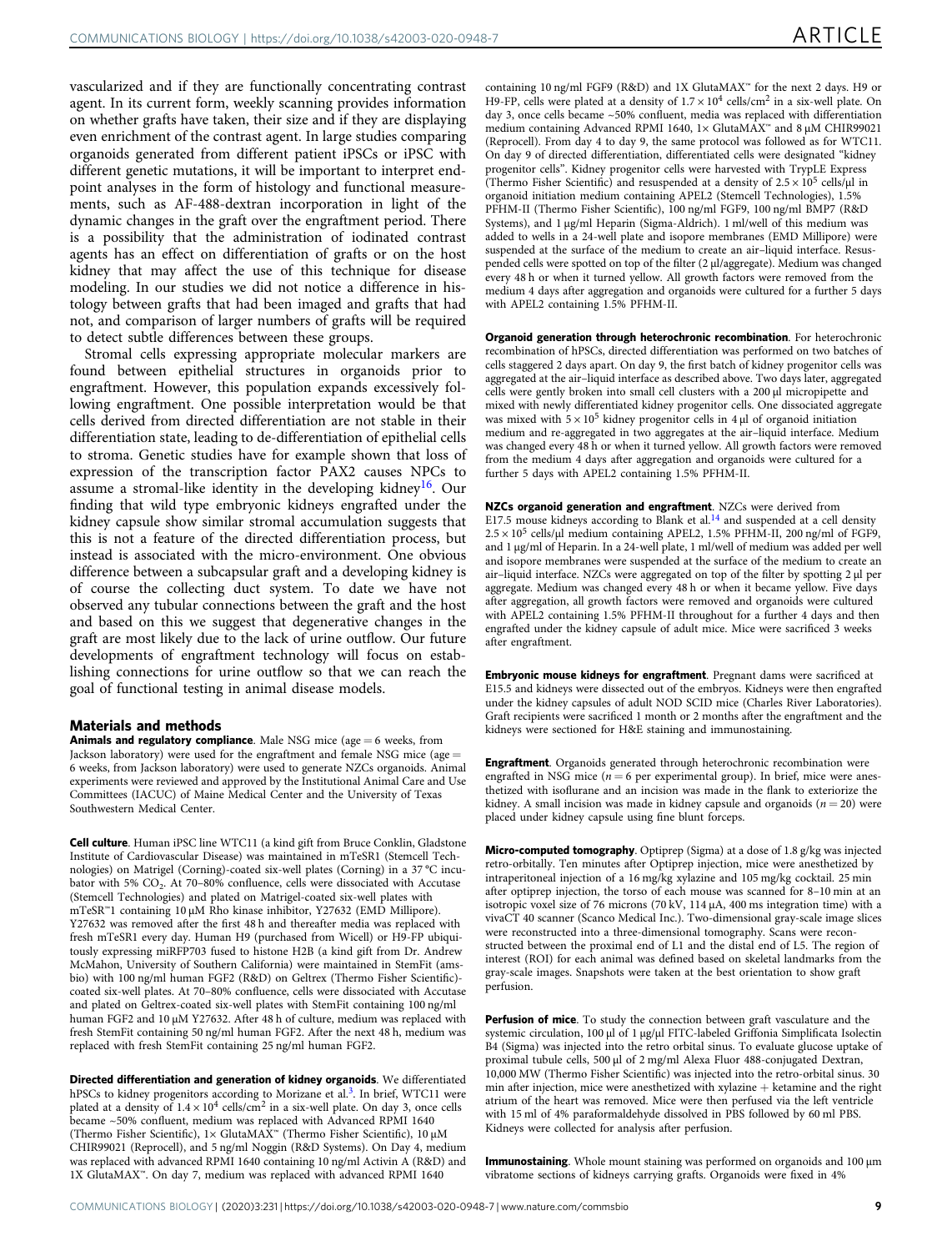# <span id="page-9-0"></span>Table 1 List of antibodies/lectins.

| <b>Name</b>                             | Catalog/clone number | <b>Source</b>                        | <b>Dilution</b> |
|-----------------------------------------|----------------------|--------------------------------------|-----------------|
| Cdh1                                    | ab11512              | Abcam                                | 1:100           |
| Podxl                                   | AF1658               | R&D systems                          | 1:100           |
| LTL                                     | B-1325               | Vector                               | 1:200           |
| Brn1                                    | sc-6028-R            | Santa cruz                           | 1:100           |
| GATA3                                   | 5852S                | Cell signaling Tech.                 | 1:100           |
| <b>DBA</b>                              | B-1035               | Vector                               | 1:200           |
| WT1                                     | ab89901              | Abcam                                | 1:50            |
| Anti-human CD31                         | 3528                 | Cell signaling Tech.                 | 1:50            |
| Anti-mouse CD31                         | 550274               | <b>BD</b> Pharmingen                 | 1:50            |
| $Pdgfr\beta$                            | ab32570              | Abcam                                | 1:100           |
| Meis1                                   | 39795                | <b>Active Motif</b>                  | 1:100           |
| Hnf4a                                   | C11F12               | Cell signaling                       | 1:100           |
| Lhx1                                    | $4F2-c$              | Developmental Studies Hybridoma Bank | 1:200           |
| Emcn                                    | ab45771              | Abcam                                | 1:100           |
| <b>SMA</b>                              | C6198                | Sigma                                | 1:200           |
| <b>THP</b>                              | J65429               | Alfa Aesar                           | 1:200           |
| KRT8                                    | TROMA-1-c            | Developmental Studies Hybridoma Bank | 1:200           |
| Renin                                   | ab212197             | Abcam                                | 1:100           |
| HuNu                                    | <b>MAB1281B</b>      | Millipore                            | 1:50            |
| Collagen I                              | 600-401-103-0.1      | Rockland                             | 1:200           |
| Collagen IV                             | 600-401-106-0.1      | Rockland                             | 1:200           |
| Laminin                                 | L9393                | Sigma                                | 1:200           |
| Six <sub>2</sub>                        | 11562-1-AP           | Proteintech                          | 1:100           |
| Donkey anti-Rabbit IgG, Alexa Fluor 488 | A-21206              | Thermo Fisher Scientific             | 1:200           |
| Donkey anti-mouse IgG, Alexa Fluor 488  | A32766               | Thermo Fisher Scientific             | 1:200           |
| Donkey anti-rat IgG, Alexa Fluor 488    | A-21208              | Thermo Fisher Scientific             | 1:200           |
| Streptavidin, Alexa Fluor 488           | S11223               | Thermo Fisher Scientific             | 1:200           |
| Donkey anti-Rabbit IgG, Alexa Fluor 568 | A10042               | Thermo Fisher Scientific             | 1:200           |
| Donkey anti-Goat IgG, Alexa Fluor 568   | A-11057              | Thermo Fisher Scientific             | 1:200           |
| Goat anti-Mouse IgG1, Alexa Fluor 568   | A-21124              | Thermo Fisher Scientific             | 1:200           |
| Streptavidin, Alexa Fluor 568           | S11226               | Thermo Fisher Scientific             | 1:200           |
| Donkey anti-Rabbit IgG, Alexa Fluor 647 | A-31573              | Thermo Fisher Scientific             | 1:200           |
| Streptavidin, Alexa Fluor® 647          | S21374               | Thermo Fisher Scientific             | 1:200           |

paraformaldehyde/PBS for 15 min at room temperature and then permeabilized with 1% Triton X100/PBS for 10 min at 4 °C. Blocking buffer consisting of 5% donkey or goat serum was added for 1 h and then primary antibodies diluted in blocking buffer were added (Table 1) and organoids were incubated at 4 °C overnight. They were then washed with PBS for 6 h at 4 °C and incubated with secondary antibodies (Table 1) and 0.01 µg/ml DAPI at 4 °C overnight. Organoids were then washed with PBS for 6 h and mounted in VECTASHIELD antifade mounting medium (Vector Laboratories). Fluorescent images were taken with a confocal microscope (Leica SP8). For quantification, integrated density of fluorescent images was measured using Image J. For each antibody stain, three separate fields from three different specimens were measured, and the mean was plotted with standard deviation (mean ± s.d.). Kidneys with engrafted organoids were pared down so that only a transverse slab of host kidney underlying the graft remained and this tissue was fixed with 4% paraformaldehyde/PBS for 1 h/mm thickness of the slab at 4 °C before vibratome sectioning at 100 µm. Immunostaining was performed using the same method as for organoids. For analysis of the embryonic kidney engraftment, kidneys were fixed overnight in 4% paraformaldehyde/PBS at 4 °C, paraffin embedded and sectioned. Sections were subjected to heat-induced epitope retrieval with Tris–EDTA, blocked in PBS with 0.1% Triton X-100 and 5% FBS and incubated overnight with primary antibodies. Secondary antibodies were added for 1 h at room temperature. Slides then were mounted with Vectashield and photographed by scanning laser confocal microscopy (Zeiss LSM-700). The primary antibodies used are shown in Table 1.

**Statistics and reproducibility**. Data in all graphs are expressed as mean  $\pm$  s.d. and statistical analysis were done in Graphpad Prism version 8. P values were calculated by unpaired t test with Welch's correction for all graphs. In Supplementary Fig. 1l one-way ANOVA with Tukey's multiple-comparisons test was used. P values are given in all respective figures. Each dataset was derived from at least three independent biological replicates.

Reporting summary. Further information on research design is available in the Nature Research Reporting Summary linked to this article.

# Data availability

Data supporting the findings are available within the paper and its supplementary information. Source data file can be found in Supplementary Data 1.

Received: 20 February 2020; Accepted: 10 April 2020; Published online: 11 May 2020

#### References

- Kaballo, M. A. et al. A comparative analysis of survival of patients on dialysis and after kidney transplantation. Clin. Kidney J. 11, 389–393 (2018).
- 2. Grobstein, C. Inductive epitheliomesenchymal interaction in cultured organ rudiments of the mouse. Science 118, 52–55 (1953).
- 3. Morizane, R. et al. Nephron organoids derived from human pluripotent stem cells model kidney development and injury. Nat. Biotechnol. 33, 1193–1200  $(2015)$
- Takasato, M. et al. Kidney organoids from human iPS cells contain multiple lineages and model human nephrogenesis. Nature 526, 564–568 (2015).
- 5. Taguchi, A. et al. Redefining the in vivo origin of metanephric nephron progenitors enables generation of complex kidney structures from pluripotent stem cells. Cell Stem Cell 14, 53–67 (2014).
- 6. Lindstrom, N. O. et al. Progressive recruitment of mesenchymal progenitors reveals a time-dependent process of cell fate acquisition in mouse and human nephrogenesis. Dev. Cell 45, 651–660.e654 (2018).
- 7. Saxen, L. Organogenesis of the Kidney (Cambridge University Press, 1987).
- Morizane, R. & Bonventre, J. V. Generation of nephron progenitor cells and kidney organoids from human pluripotent stem cells. Nat. Protoc. 12, 195–207  $(2017)$
- 9. Brown, A. C., Muthukrishnan, S. D. & Oxburgh, L. A synthetic niche for nephron progenitor cells. Dev. Cell 34, 229–241 (2015).
- 10. Islam, M. & Nishinakamura, R. How to rebuild the kidney: recent advances in kidney organoids. J. Biochem. <https://doi.org/10.1093/jb/mvz021> (2019).